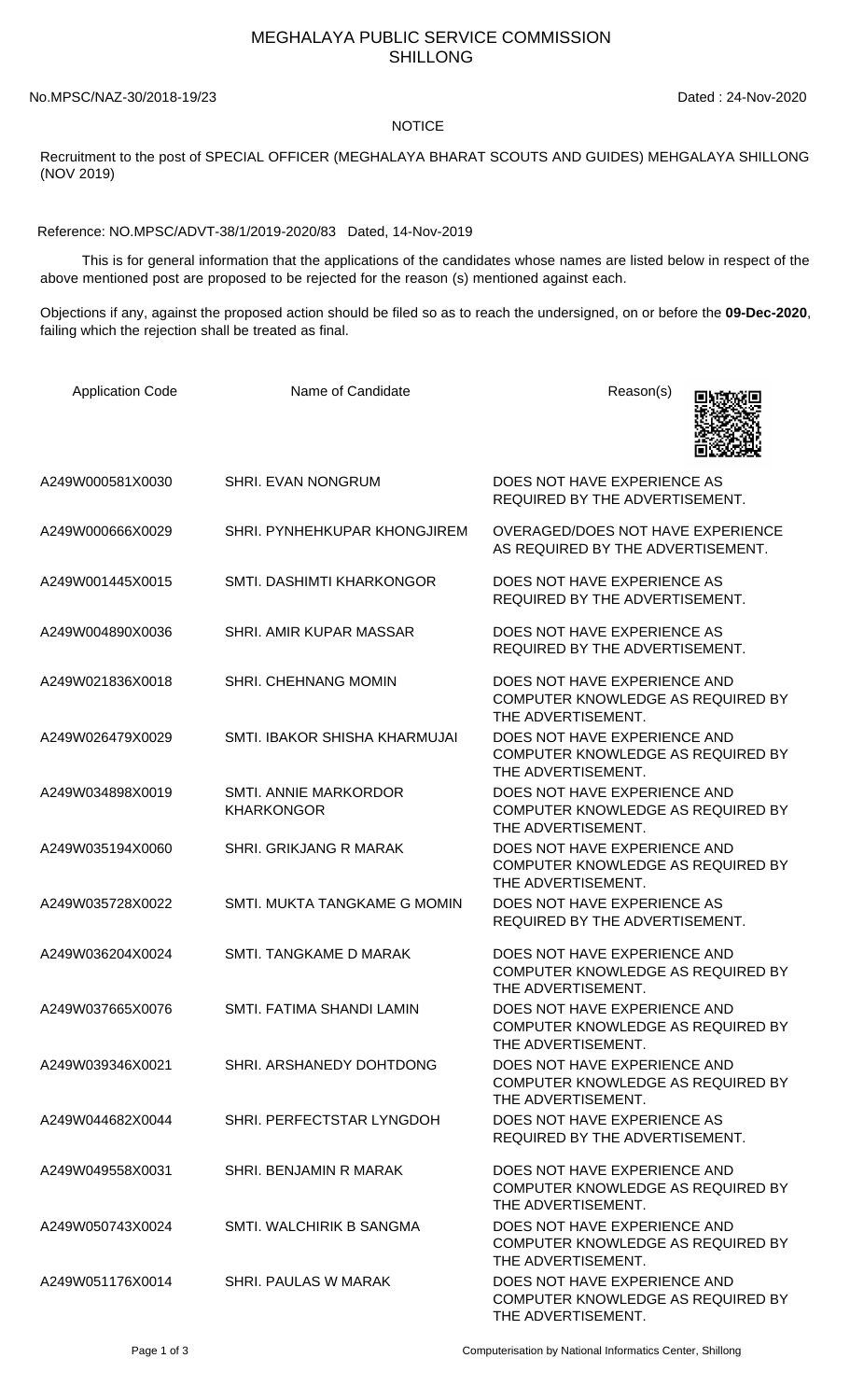

| A249W052360X0030 | SMTI. MARY FAUSTINA NONGRUM                  | DOES NOT HAVE EXPERIENCE AS<br>REQUIRED BY THE ADVERTISEMENT.                           |
|------------------|----------------------------------------------|-----------------------------------------------------------------------------------------|
| A249W052660X0010 | SMTI. EVAMEDA MANNER                         | DOES NOT HAVE EXPERIENCE AND<br>COMPUTER KNOWLEDGE AS REQUIRED BY<br>THE ADVERTISEMENT. |
| A249W052720X0059 | SHRI. JIMLISTERJINE NONGBAK<br><b>ARENGH</b> | DOES NOT HAVE EXPERIENCE AND<br>COMPUTER KNOWLEDGE AS REQUIRED BY<br>THE ADVERTISEMENT. |
| A249W060865X0036 | SMTI. JULIANA LYNGDOH M                      | DOES NOT HAVE EXPERIENCE AND<br>COMPUTER KNOWLEDGE AS REQUIRED BY<br>THE ADVERTISEMENT. |
| A249W064510X0026 | SHRI. WALMA K MARAK                          | DOES NOT HAVE EXPERIENCE AND<br>COMPUTER KNOWLEDGE AS REQUIRED BY<br>THE ADVERTISEMENT. |
| A249W065721X0015 | SHRI. LETUSAN C MARAK                        | DOES NOT HAVE EXPERIENCE AND<br>COMPUTER KNOWLEDGE AS REQUIRED BY<br>THE ADVERTISEMENT. |
| A249W065832X0038 | SMTI. DEISHISHA L. NONGPYIUR                 | DOES NOT HAVE EXPERIENCE AND<br>COMPUTER KNOWLEDGE AS REQUIRED BY<br>THE ADVERTISEMENT. |
| A249W066086X0023 | SHRI. RUDY KHARSYNTIEW                       | DOES NOT HAVE EXPERIENCE AND<br>COMPUTER KNOWLEDGE AS REQUIRED BY<br>THE ADVERTISEMENT. |
| A249W066321X0031 | SHRI. KOJAK AGITOK SANGMA                    | DOES NOT HAVE EXPERIENCE AND<br>COMPUTER KNOWLEDGE AS REQUIRED BY<br>THE ADVERTISEMENT. |
| A249W066754X0066 | SHRI. BAKRAN N MARAK                         | DOES NOT HAVE EXPERIENCE AND<br>COMPUTER KNOWLEDGE AS REQUIRED BY<br>THE ADVERTISEMENT. |
| A249W068765X0021 | SHRI. AKRIESTEN R RANI                       | DOES NOT HAVE EXPERIENCE AS<br>REQUIRED BY THE ADVERTISEMENT.                           |
| A249W070181X0044 | SMTI. PERCY MARY M SANGMA                    | DOES NOT HAVE EXPERIENCE AS<br>REQUIRED BY THE ADVERTISEMENT.                           |
| A249W073032X0084 | SHRI. PHRANGKUPAR LANGSTIEH                  | DOES NOT HAVE EXPERIENCE AS<br>REQUIRED BY THE ADVERTISEMENT.                           |
| A249W074991X0017 | SMTI. EVANGELENE LAWAI                       | DOES NOT HAVE EXPERIENCE AS<br>REQUIRED BY THE ADVERTISEMENT.                           |
| A249W076167X0041 | SHRI. MEBAJYNSURTAM LYNGDOH<br><b>KIRI</b>   | DOES NOT HAVE EXPERIENCE AND<br>COMPUTER KNOWLEDGE AS REQUIRED BY<br>THE ADVERTISEMENT. |
| A249W076421X0023 | SHRI. PYNCHEMEKI LYNGDOH                     | DOES NOT HAVE EXPERIENCE AND<br>COMPUTER KNOWLEDGE AS REQUIRED BY<br>THE ADVERTISEMENT. |
| A249W078454X0029 | <b>SMTI. ALICIA LAMON SYIEM</b>              | DOES NOT HAVE EXPERIENCE AND<br>COMPUTER KNOWLEDGE AS REQUIRED BY<br>THE ADVERTISEMENT. |
| A249W081797X0023 | SHRI. REDO GABIL MOMIN                       | DOES NOT HAVE EXPERIENCE AND<br>COMPUTER KNOWLEDGE AS REQUIRED BY<br>THE ADVERTISEMENT. |
| A249W084230X0019 | SHRI. BRYAN KINGSLEY KHONGDEIT               | DOES NOT HAVE EXPERIENCE AS<br>REQUIRED BY THE ADVERTISEMENT.                           |
| A249W087791X0009 | SHRI. HANANIAH JONES SYIEM                   | DOES NOT HAVE EXPERIENCE AS<br>REQUIRED BY THE ADVERTISEMENT.                           |
| A249W089327X0014 | SHRI. WANRAHBOK RANI                         | DOES NOT HAVE EXPERIENCE AND<br>COMPUTER KNOWLEDGE AS REQUIRED BY<br>THE ADVERTISEMENT. |
| A249W091518X0022 | SHRI. KYNTIEWDOR NONGRUM                     | DOES NOT HAVE EXPERIENCE AS<br>REQUIRED BY THE ADVERTISEMENT.                           |